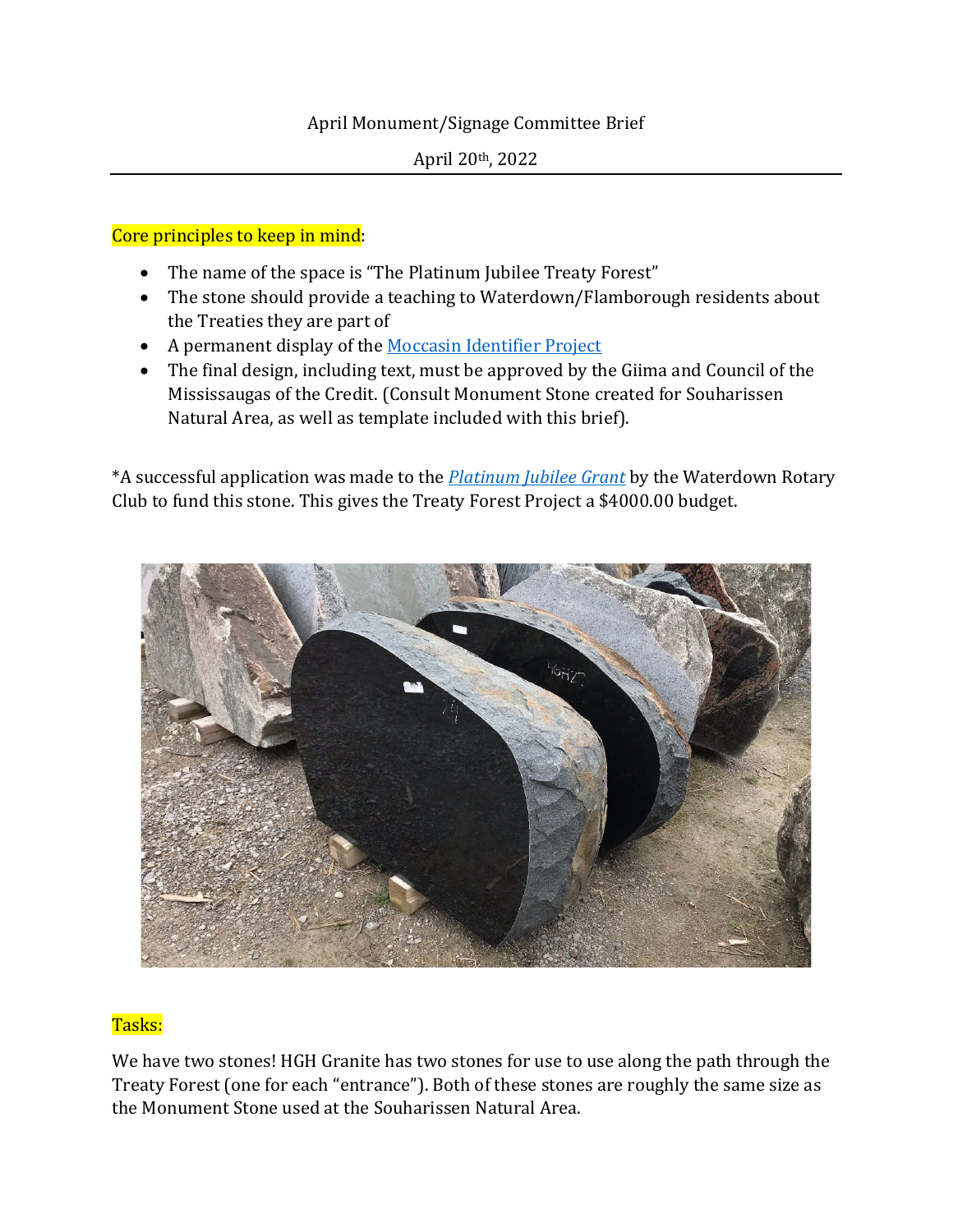## **A design for the stones (same for each) needs to be created and approved by the Giima and Council by May 20th, 2022.**

Points for the design:

- Must include the name "The Platinum Jubilee Treaty Forest"
- Must include the Moccasin Identifier
- Must include a simple teaching from Elder Garry (read over the notes from his meeting)
- Must include the following belts: Dish With One Spoon, 5 Council Fire Wampum, Treaty of Niagara Wampum.
- Must include a line (in smaller print) that states:

Planted during the Platinum Jubilee of Queen Elizabeth II to centre one of the Crown's many fundational relationships with Indigenous Nations. This project, inspired by the United Nations Declaration on the Rights of Indigenous Peoples article # ???, was made possible by the Mississaugas of the Credit Nation, City of Hamilton (Councillor Judi Partridge), Royal Commonwealth Society (Toronto Branch), Rotary Club of Waterdown, Lions Club of Waterdown, and students from Waterdown District High School.

\*Final report will be made to Giima and Council before being completed.